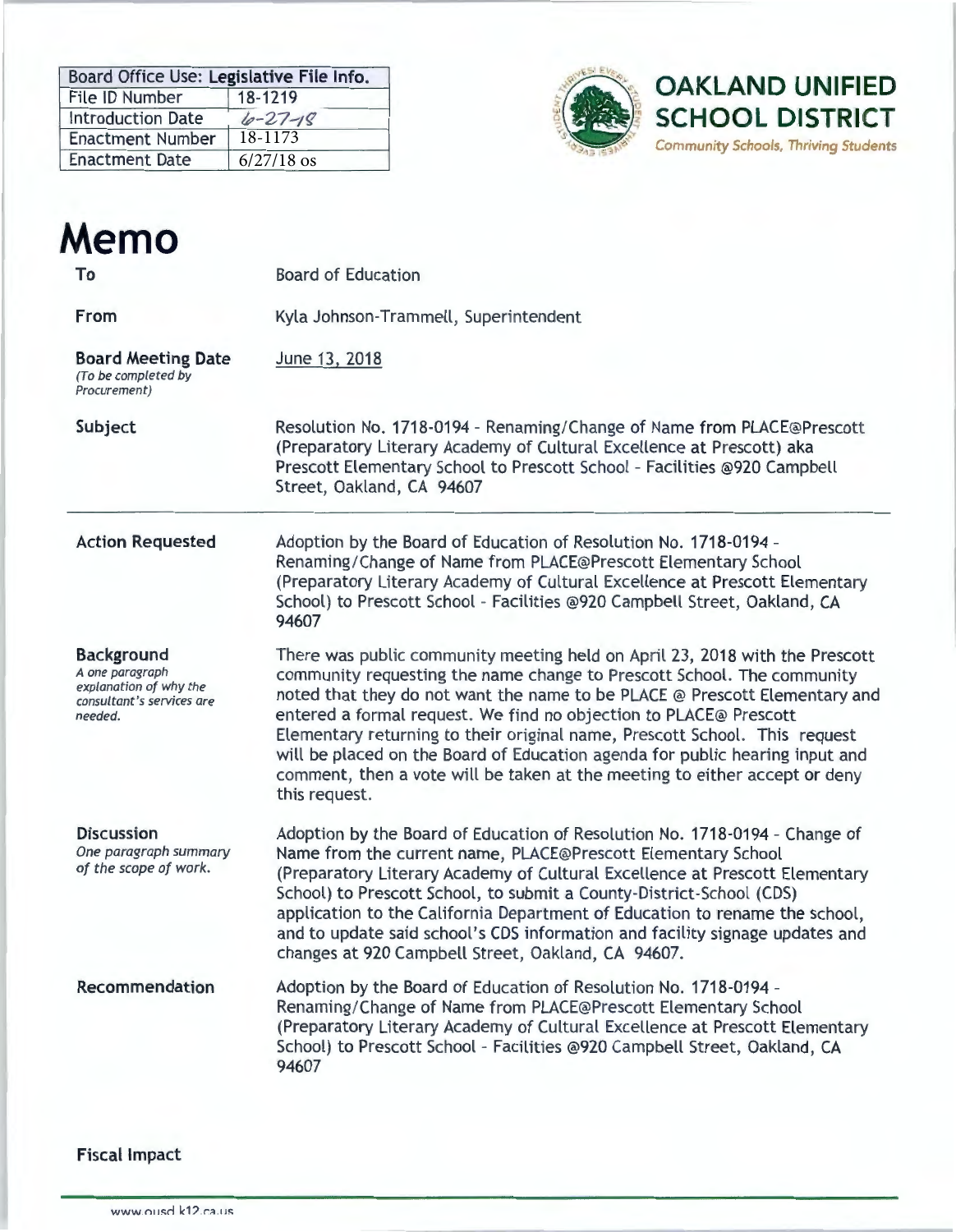| Board Office Use: Legislative File Info. |              |
|------------------------------------------|--------------|
| File ID Number                           | 18-1219      |
| <b>Introduction Date</b>                 | 6/13/18      |
| <b>Enactment Number</b>                  | $18 - 1173$  |
| <b>Enactment Date</b>                    | $6/27/18$ os |



Funding resource: There is no fiscal impact to OUSD for the cost of Facilities materials and labor charges required for all changes and updates.

**Attachments** 

 $\bullet$  Resolution 1718-0194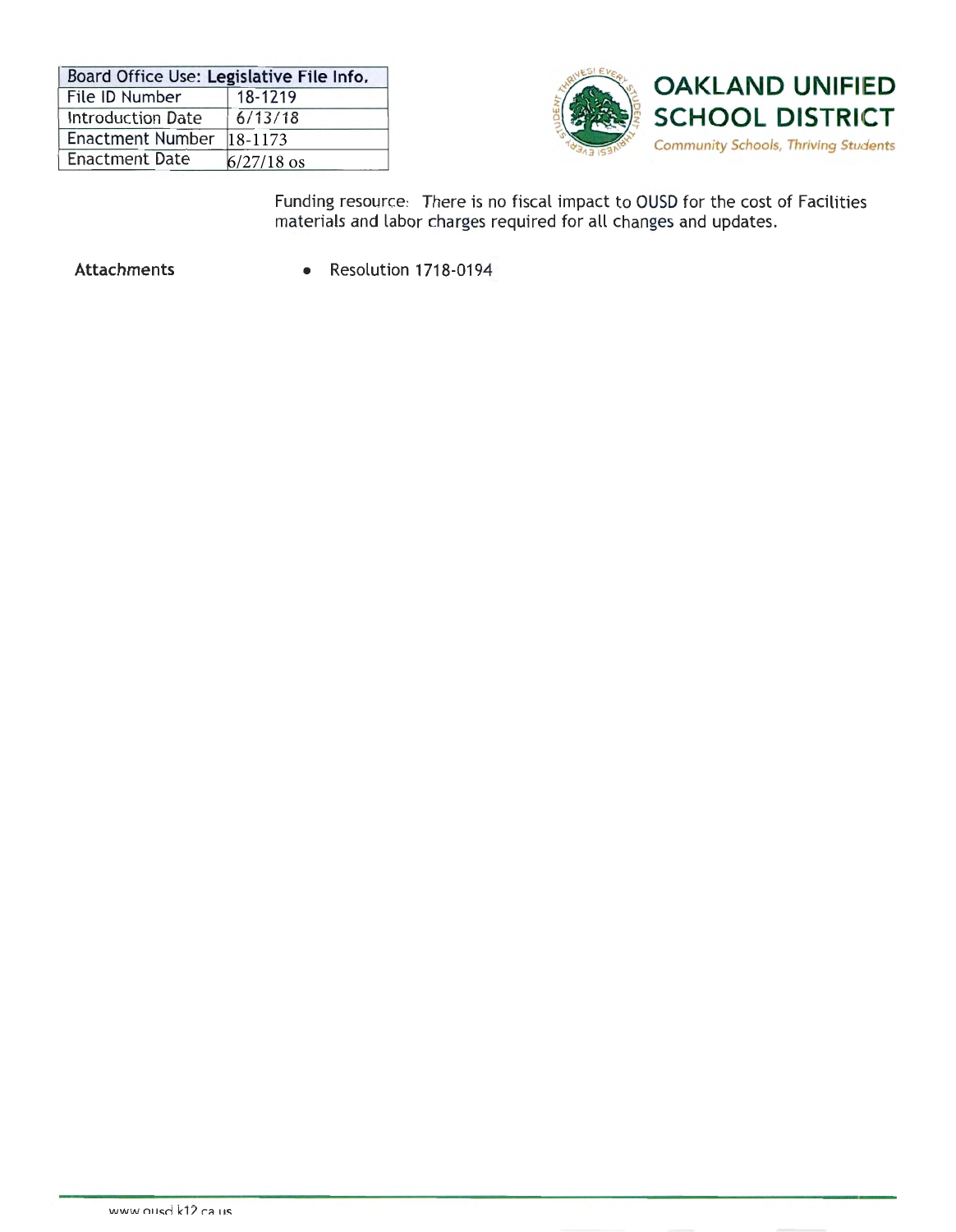## **RESOLUTION OF THE BOARD OF EDUCATION OF THE OAKLAND UNIFIED SCHOOL DISTRICT**

## Resolution No. 1718-0194

## **CHANGE OF NAME OF PLACE@ PRESCOTT ELEMENTARY SCHOOL TO PRESCOTT SCHOOL-FACILITIES AT 920 CAMPBELL STREET, OAKLAND, CA 94607**

**WHEREAS,** Oakland Unified School District ("District") Board Policy ("BP") 7310 authorizes the District, after a public hearing held by the Board at which members of the public will be given an opportunity to provide input, to rename a District school; and

**WHEREAS,** PLACE@ Prescott Elementary School ("PLACE@ Prescott") is the current name of an elementary school located at 920 Campbell Street, Oakland CA 94607; and

**WHEREAS,** the District seeks to change the name of PLACE @ Prescott to "Prescott School" effective on June 13, 2018; and

**WHEREAS,** the District's Board has held a public hearing at which members of the public have been given an opportunity to provide input on the foregoing name change; and

**WHEREAS,** under California law the District must submit a County-District-School ("CDS") application, by and through the District's designated CDS Coordinator, to the California Department of Education {"CDE") to rename a school and to update said school's CDS information;

**NOW, THEREFORE, BE IT RESOLVED** by the Board of Education of the District, as follows:

**Section 1. Recitals.** All of the above recitals are true and correct, and the Board so finds.

**Section 2. Change of School's Name.** The school currently named PLACE @ Prescott Elementary School is renamed to Prescott School effective on June 13, 2018.

**Section 3. Submission of CDS Application to COE and Other Necessary Actions.** The Board hereby authorizes District staff, including the District's CDS Coordinator, to submit to the CDE the State-required application to rename a school and to update the renamed Prescott Elementary School's CDS information; to take all other actions required by the State of California and by law to effect the aforementioned school name change; and to take all other actions necessary within the District to effect the aforementioned school name change.